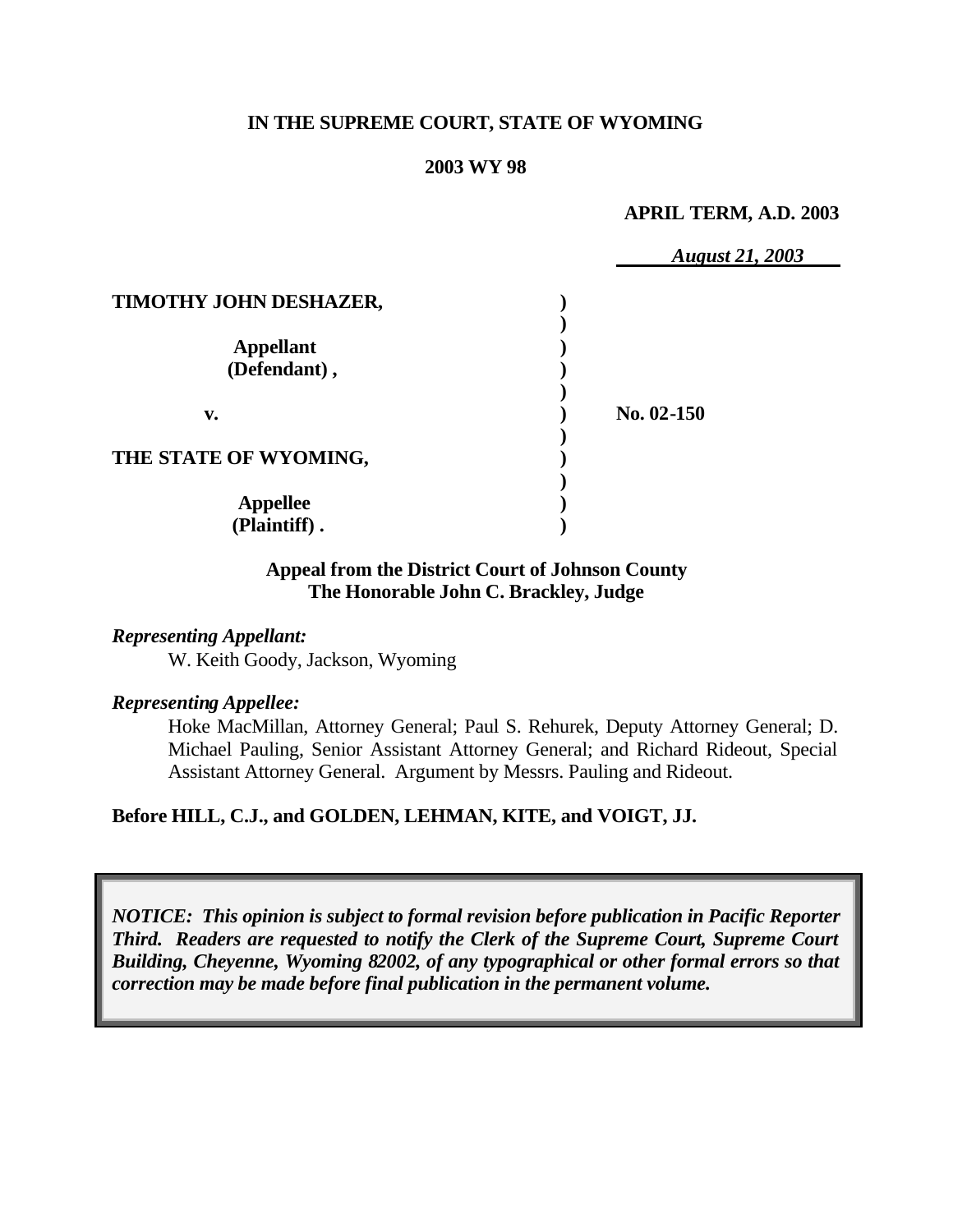### **HILL, Chief Justice.**

[¶1] Appellant, Timothy John deShazer (deShazer), appeals from the judgment and sentence, adjudicating him to be guilty of the crimes of attempted kidnapping, $<sup>1</sup>$  aggravated</sup> assault and battery,<sup>2</sup> and aggravated burglary.<sup>3</sup> He was sentenced to a term of 8 to 15 years

<sup>1</sup> Wyo. Stat. Ann. §§ 6-2-201 and 6-1-301 (LexisNexis 2003) provide:

#### **§ 6-2-201. Kidnapping; penalties; effect of release of victim.**

(a) A person is guilty of kidnapping if he unlawfully removes another from his place of residence or business or from the vicinity where he was at the time of the removal, or if he unlawfully confines another person, with the intent to:

(i) Hold for ransom or reward, or as a shield or hostage;

(ii) Facilitate the commission of a felony; or

(iii) Inflict bodily injury on or to terrorize the victim or another.

(b) A removal or confinement is unlawful if it is accomplished:

(i) By force, threat or deception; or

(ii) Without the consent of a parent, guardian or other person responsible for the general supervision of an individual who is under the age of fourteen (14) or who is adjudicated incompetent.

(c) If the defendant voluntarily releases the victim substantially unharmed and in a safe place prior to trial, kidnapping is a felony punishable by imprisonment for not more than twenty (20) years.

(d) If the defendant does not voluntarily release the victim substantially unharmed and in a safe place prior to trial, kidnapping is a felony punishable by imprisonment for not less than twenty (20) years or for life except as provided in W.S. 6-2-101.

#### **§ 6-1-301. Attempt; renunciation of criminal intention.**

(a) A person is guilty of an attempt to commit a crime if:

(i) With the intent to commit the crime, he does any act which is a substantial step towards commission of the crime. A "substantial step" is conduct which is strongly corroborative of the firmness of the person's intention to complete the commission of the crime; or

(ii) He intentionally engages in conduct which would constitute the crime had the attendant circumstances been as the person believes them to be.

(b) A person is not liable under this section if, under circumstances manifesting a voluntary and complete renunciation of his criminal intention, he avoided the commission of the crime attempted by abandoning his criminal effort. Within the meaning of this subsection, renunciation of criminal purpose is not voluntary if it is motivated, in whole or in part, by circumstances, not present or apparent at the inception of the person's course of conduct, which increase the probability of detection or apprehension or which make more difficult the accomplishment of the criminal intention. Renunciation is not complete if it is motivated by a decision to postpone the criminal conduct until a more advantageous time or to transfer the criminal effort to another but similar objective or victim.

<sup>2</sup> Wyo. Stat. Ann. § 6-2-502 (LexisNexis 2003) provides:

#### **§ 6-2-502. Aggravated assault and battery; penalty.**

(a) A person is guilty of aggravated assault and battery if he:

(i) Causes serious bodily injury to another intentionally, knowingly or recklessly under circumstances manifesting extreme indifference to the value of human life;

(ii) Attempts to cause, or intentionally or knowingly causes bodily injury to another with a deadly weapon;

(iii) Threatens to use a drawn deadly weapon on another unless reasonably necessary in defense of his person, property or abode or to prevent serious bodily injury to another; or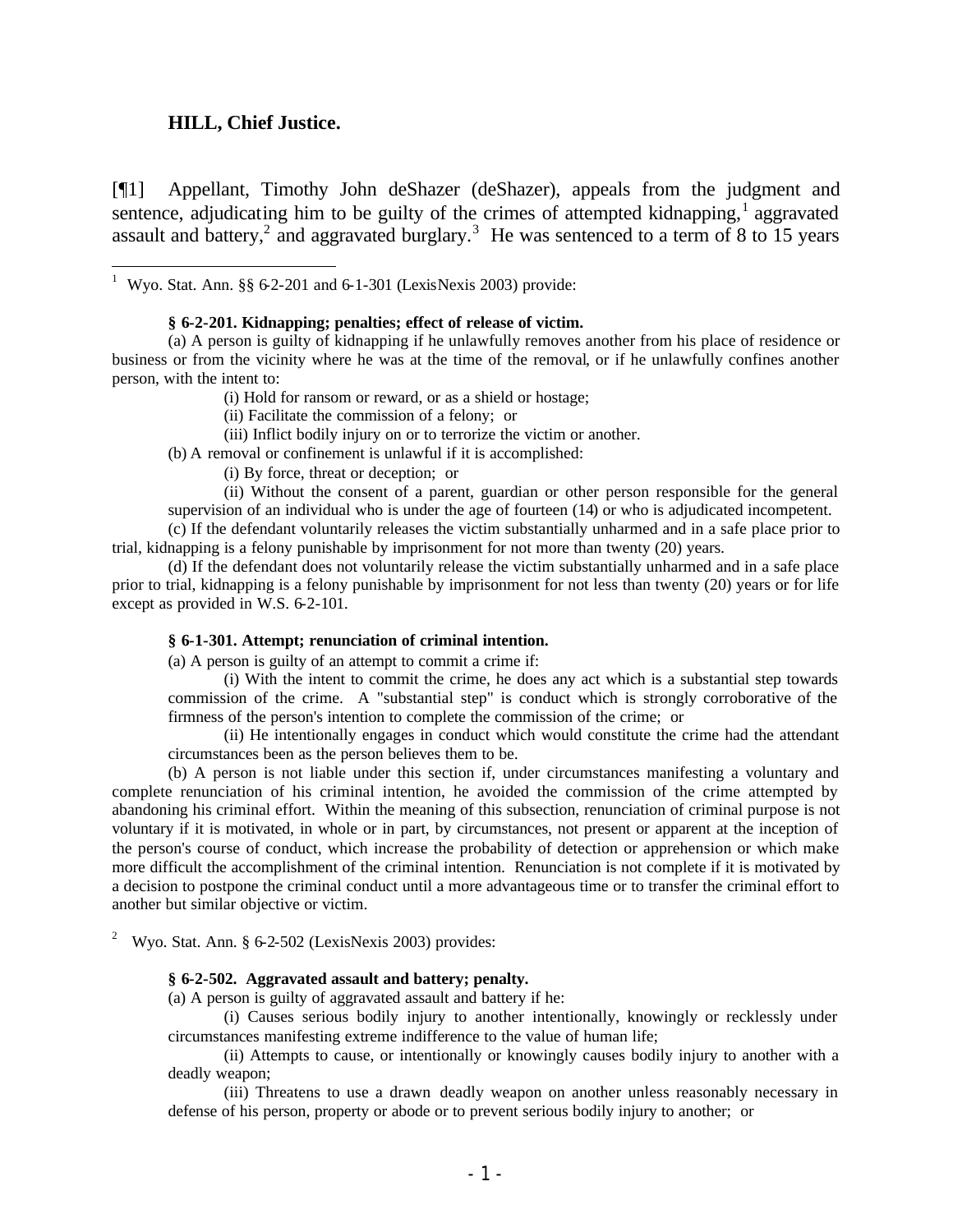on the kidnapping conviction, 5 to 8 years on the aggravated assault and battery, and 10 to 20 years on the aggravated burglary. The sentences were to be served consecutive to one another.

[¶2] In this appeal, deShazer contends that the district court erred in failing, sua sponte, to suspend the proceedings because the court had reasonable cause to believe that deShazer was unfit to proceed because of his readily evident mental condition. In addition, he contends that the district court abused its discretion in denying motions for a new trial and to permit him to plead not guilty by reason of mental illness or deficiency, as well as by denying a second round of those same motions without a hearing on them. Further, deShazer contends that his defense attorney did not provide effective assistance of counsel by failing to enter a plea of not guilty by reason of mental illness or deficiency, and by failing to demand that the proceedings be suspended during trial because there was reasonable cause to believe that deShazer was not fit to proceed. Finally, deShazer contends that the convictions should have merged for purposes of sentencing.

[¶3] Because we are convinced that the district court failed to properly exercise its responsibility to suspend the proceedings when it became evident that deShazer was not mentally fit to testify on his own behalf, and because deShazer did not have the benefit of effective assistance of counsel, we will reverse and remand for a new trial.

### **ISSUES**

[¶4] As his issues, deShazer submits these matters for our disposition:

(iv) Intentionally, knowingly or recklessly causes bodily injury to a woman whom he knows is pregnant.

(b) Aggravated assault and battery is a felony punishable by imprisonment for not more than ten (10) years.

 $3$  Wyo. Stat. Ann. § 6-3-301 (LexisNexis 2003) provides:

### **§ 6-3-301. Burglary; aggravated burglary; penalties.**

(a) A person is guilty of burglary if, without authority, he enters or remains in a building, occupied structure or vehicle, or separately secured or occupied portion thereof, with intent to commit larceny or a felony therein.

(b) Except as provided in subsection (c) of this section, burglary is a felony punishable by imprisonment for not more than ten (10) years, a fine of not more than ten thousand dollars (\$10,000.00), or both.

**(c) Aggravated burglary is a felony punishable by imprisonment for not less than five (5) years nor more than twenty-five (25) years, a fine of not more than fifty thousand dollars (\$50,000.00), or both, if, in the course of committing the crime of burglary, the person:**

**(i) Is or becomes armed with or uses a deadly weapon or a simulated deadly weapon;**

- **(ii) Knowingly or recklessly inflicts bodily injury on anyone; or**
- **(iii) Attempts to inflict bodily injury on anyone.**

(d) As used in this section "in the course of committing the crime" includes the time during which an attempt to commit the crime or in which flight after the attempt or commission occurred. [Emphasis added.]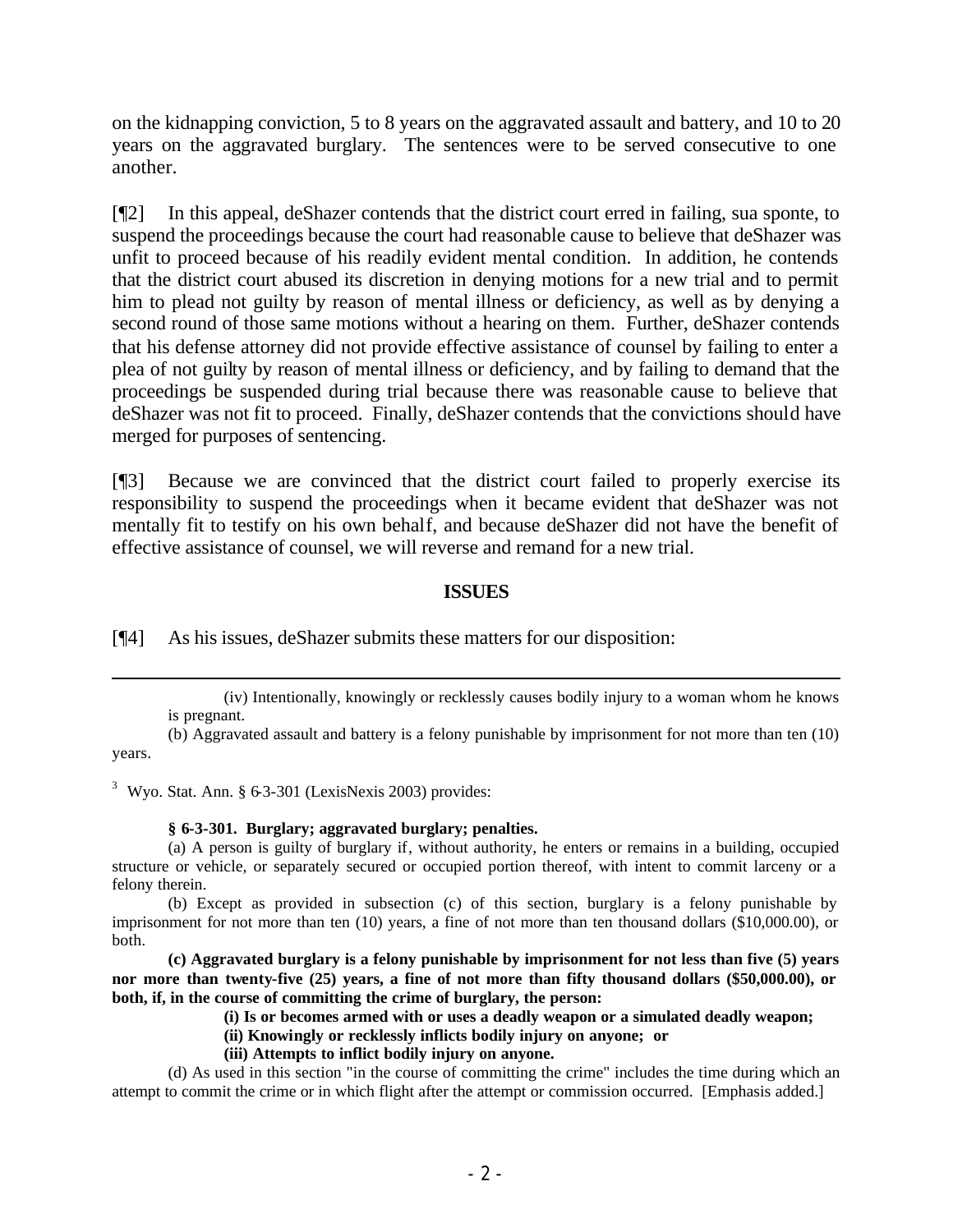I. Did the court err when it failed to suspend the proceedings on its own motion since it had reasonable cause to believe that [deShazer] was unfit to proceed? Accordingly, were [his] rights under the  $5<sup>th</sup>$ ,  $6<sup>th</sup>$  and  $14<sup>th</sup>$  Amendments to the United States Constitution and the applicable provisions of the Wyoming Constitution violated?

II. Did the court err when it denied [deShazer's] motion to set aside the jury verdict, motion to grant … a new trial and motion to permit [him] to enter a plea of not guilty by reason of mental illness and deficiency? Accordingly, were [his] rights under the  $5<sup>h</sup>$ ,  $6<sup>h</sup>$ , and  $14<sup>th</sup>$  amendments to the United States Constitution and the applicable provisions of the Wyoming Constitution violated?

III. Did the court err when it ruled on [deShazer's] motion to set aside the jury verdict without a hearing? Accordingly, were [his] rights under the  $5^h$ , [6<sup>th</sup>,] and 14<sup>th</sup> Amendments to the United States Constitution and the applicable provisions of the Wyoming Constitution violated?

IV. Was defense counsel ineffective by failing to enter a plea of not triable and not guilty by reason of mental illness and deficiency and by failing to request that proceedings be suspended during trial since there was reasonable cause to believe that [deShazer] was unfit to proceed? Accordingly, were [his] rights under the  $5<sup>th</sup>$ ,  $6<sup>th</sup>$ , and  $14<sup>th</sup>$  Amendments to the United States Constitution and the applicable provisions of the Wyoming Constitution violated?

V. Should the convictions have merged for purposes of sentencing?

The State's summary of the issues is in substantial harmony with that presented by deShazer.

# **FACTS**

[¶5] The victim of the crimes and deShazer were childhood friends who attended school together and lived in the same neighborhood in Omaha, Nebraska, until they finished high school. At that time, the victim moved to Buffalo with her family, and the two had no contact again until April 27, 1998, when she called him "out of the blue." For the next month they were in frequent contact by phone and e-mail, and then over Memorial Day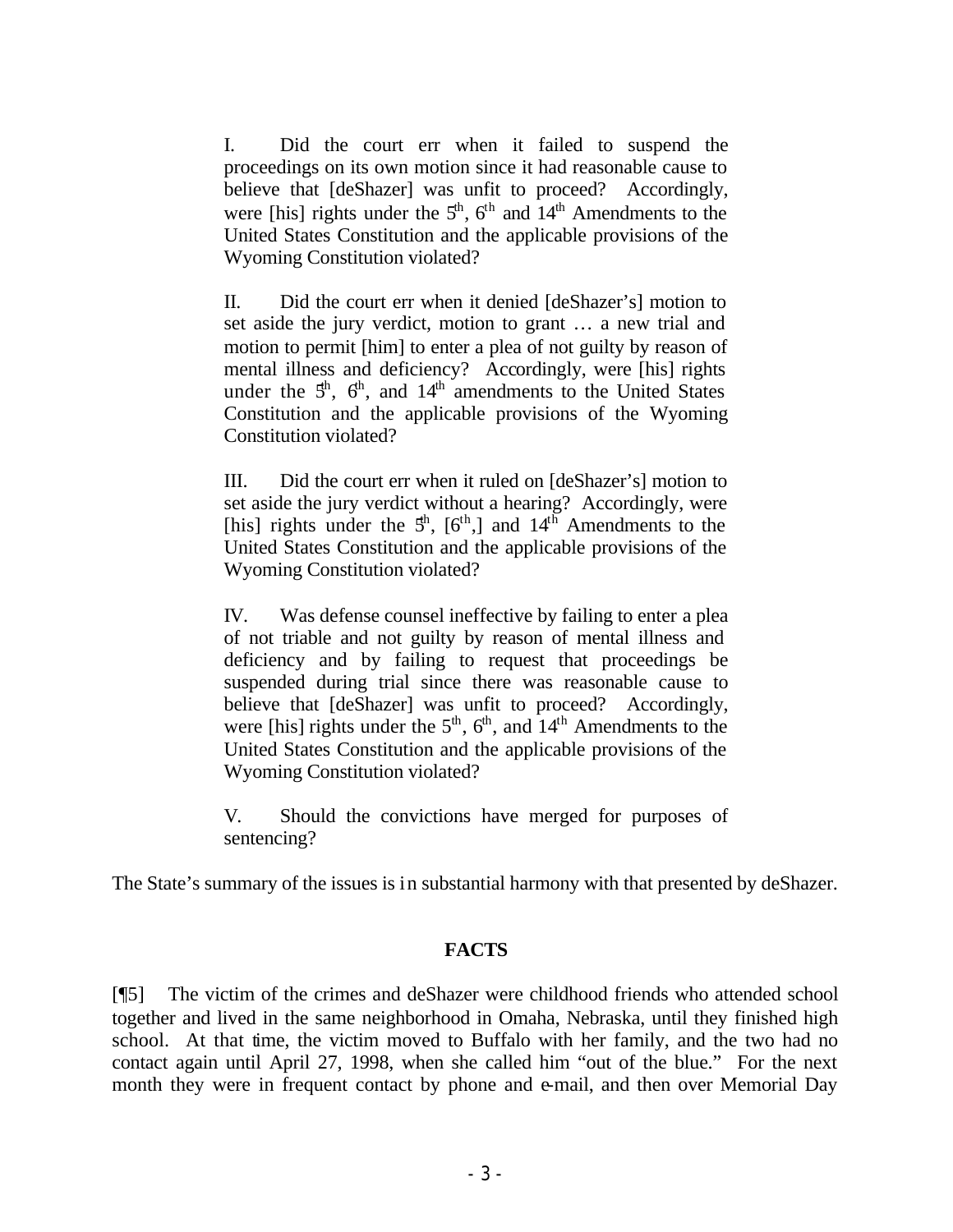weekend in 1998, they met in Chamberlain, South Dakota, to see one another. At that time deShazer was living in Milwaukee.

[¶6] The two also spent a week together in Illinois, Wisconsin, Minnesota, Canada, and North Dakota, from July 6-13, 1998, at which time they returned to Buffalo. During that trip, deShazer mentioned to the group with whom they were traveling that he was planning to move to Wyoming, which came as a surprise to the victim. He stayed in Buffalo with the victim until sometime during the first week of August, at which time he left. In the victim's perception, he was leaving and probably not coming back. The victim wanted deShazer to leave because she was going to Nevada to stay with her sister, who had been diagnosed with cancer. deShazer sent flowers to the victim and her sister and called persistently until the victim began declining to answer the phone if the caller ID indicated it was deShazer calling.

[¶7] The victim returned to Buffalo in late August of 1998. At that time she received a call from deShazer, and when she answered the phone, he said, "So it didn't work out did it?" She responded, "No, it didn't." The victim perceived that deShazer became angry and protested that he had spent a lot of time and money on their relationship. The victim said she could not do anything about the time but she would be glad to reimburse him for the money. He gave a figure of \$600.00, and the victim said she would try to pay him over time and that she never wanted to hear from him again.

[¶8] Nonetheless, deShazer persisted in calling the victim on a weekly basis and she habitually would hang up on the calls and instructed her children to do the same. On one occasion, a male friend of the victim answered the phone, and the caller hung up. The caller ID indicated that the call was from "deShazer, T." Not long after that, he called her again and said, "So, you have a new dick in your life." The victim then changed her phone number and e-mail address, and the phone calls and other communication ceased for a time.

[¶9] After returning from a trip to Seattle on January 3, 1999, the victim found a note from deShazer in her mailbox. In that note he wrote: "Sorry I missed you. I hope to hear from you by January 10. Otherwise – perhaps you will see when I return. P.S. As you recall communication is one of the trusts we put in each other." The note had not come through the mail but appeared to have been placed in her mailbox by deShazer. The victim believed the note was a veiled threat and took it to the Buffalo police. She then sent two letters, one of which she composed, and one composed by her attorney, but neither was received by deShazer (they were sent certified mail and were returned undelivered). Those letters demanded that deShazer desist from having any contact with the victim. Toward the end of 1999 the victim became increasingly anxious about deShazer's intentions. Based upon information which she received from her sister, who had in turn been in contact with deShazer's sister, the victim was aware that deShazer was unrelenting in his obsession about her. In addition, several suspicious calls were made to her home in November and December of 1999. As a result, the victim borrowed a handgun from her father for protection.

[¶10] January 5, 2000, was a usual workday for the victim and, although she had planned to go out with her fiancé that night, those plans were cancelled and she stayed at home alone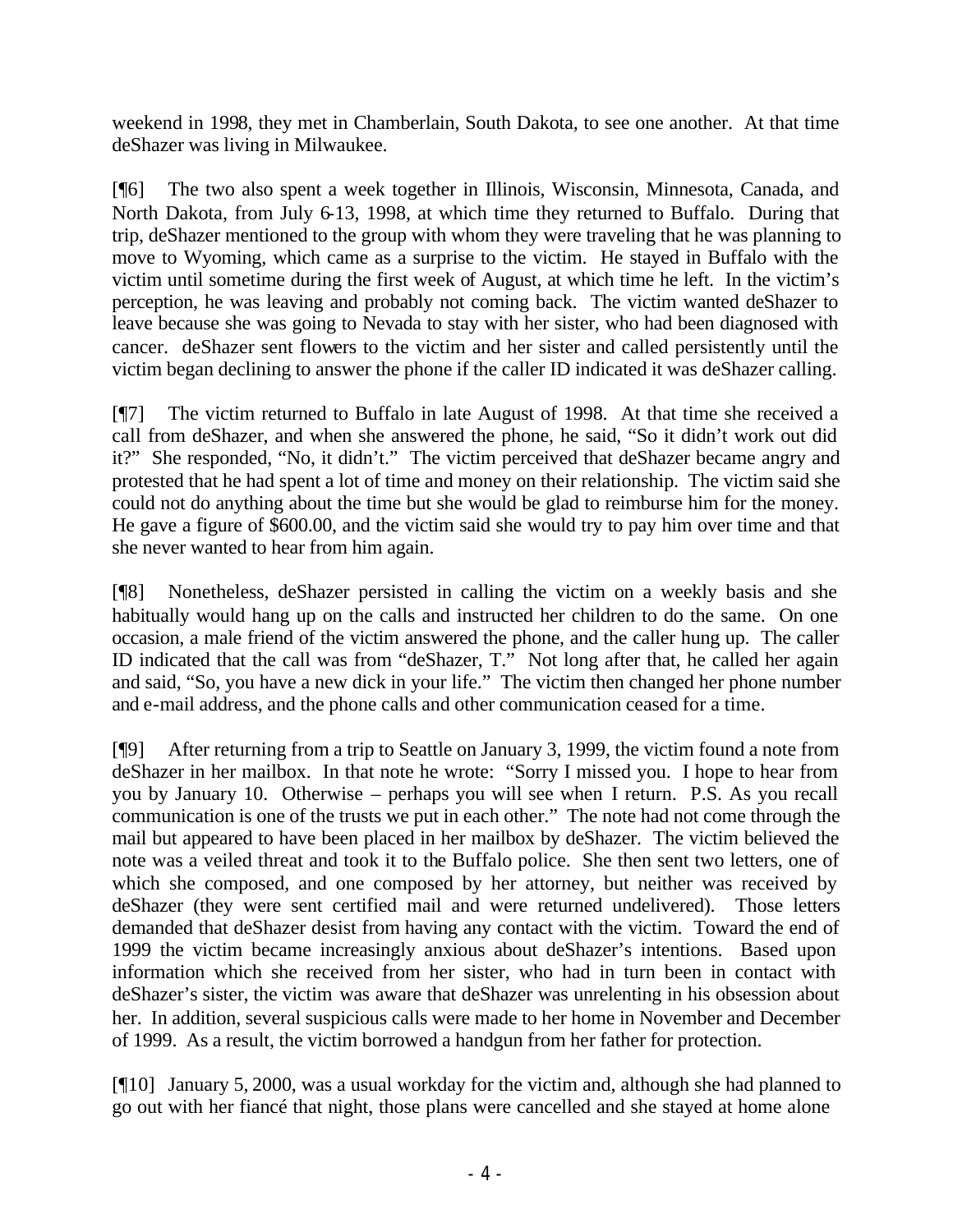doing work. It was a Wednesday night, and the victim's children were with her former husband for visitation. The victim opined that deShazer was aware that she was usually alone on Wednesday nights, because he learned about that routine while he was there. As she was about to leave home to go out to a friend's ranch, the victim thought she heard someone trying to open the back door from the outside, and it frightened her. Next, she heard pounding on the front door and could tell it was about to give way. She attempted to make a phone call to a friend but spoke only a few words and had to drop the phone and retreat to what she thought might be safety. That friend called the victim's neighbor and asked the neighbor to go over and check on the victim. The victim ran into her bedroom to get the gun that she had borrowed from her father and at that point, she could tell that whoever had broken in the front door was in the house. She could hear deShazer screaming out her name and then she saw him coming down the hall with a gun pointed at her. She told deShazer that she too had a gun and that she would shoot. deShazer then put his gun down on the floor, removed the goggles he was wearing, and put them in a black duffel bag that he was carrying.<sup>4</sup> He said to the victim, "Don't you know I've loved you since the  $5<sup>th</sup>$  grade. My whole family thinks I'm a stalker … and it's all your fault."

[¶11] At this point, the victim's back door bell rang. As things eventuated, it was her neighbor, who her friend had called, coming to check on her. deShazer asked the victim several times if she had called the police, and she said that she had not. The victim, who had been cornered in her bedroom, put down her gun and began walking toward the back door to answer it, hoping deShazer would not shoot her. When she got to the door, it was her neighbor. The victim told deShazer that she was leaving and that he should leave also. She then left with her neighbor and they ran to the neighbor's house and called 911. The police arrived within 5-10 minutes. The victim was able to call deShazer's sister and get a description of his car and the license number, *etc*., which was relayed to the police. deShazer was apprehended near Gillette a short time later.

## **STANDARD OF REVIEW**

[¶12] We turn to the Tenth Circuit Court of Appeals for an outline of the standards that must be employed in the review of issues relating to competency of a defendant as it pertains to the trial process:

> Although competence is a factual issue, that term, as this case clearly demonstrates, is not self-defining. Because competency to stand trial is an aspect of substantive due process, … the legal standard by which competency is to be evaluated is constitutionally mandated. Accordingly, the

<sup>4</sup> In order to make the narrative complete, we will point out that deShazer came to this confrontation supplied with an unusual amount and array of gear, including: the goggles; shin guards under his pants; jock strap with plastic cup; bolt cutters; charcoal lighter fluid; Berretta pistol; Muscle-Man stun gun; duct tape; pepper mace; gas can with gas in it; flex ties that could be used to bind a person's wrists; and much more.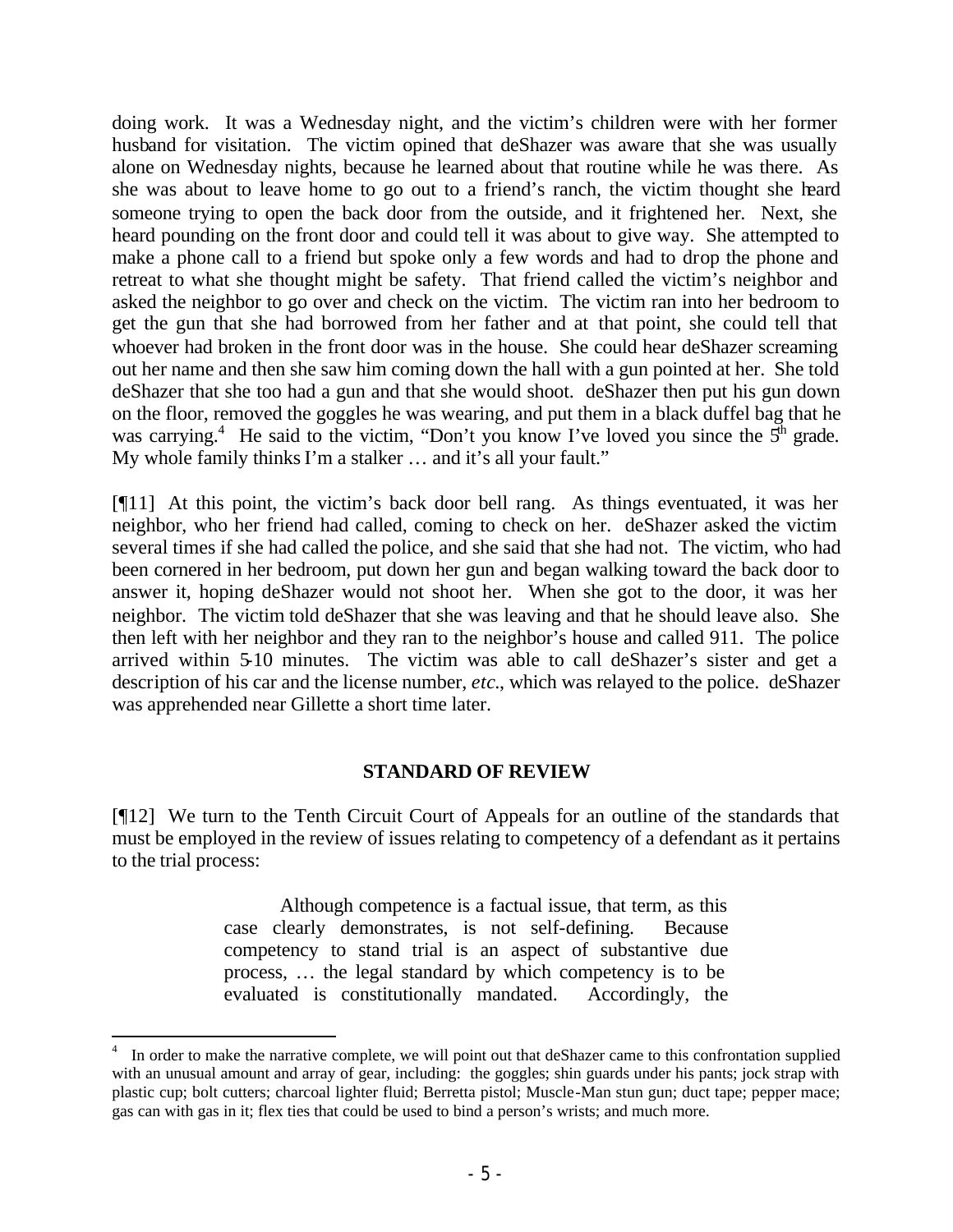components of that standard, required as they are by the Constitution, do not vary according to the views of a particular court. The Constitution can require but one gauge against which to determine whether, because of his mental condition, a defendant's due process rights are violated by requiring him to stand trial. The content of the standard of competency is therefore a question of law which we review de novo.

*Lafferty v. Cook*, 949 F.2d 1546, 1550-56 (10<sup>th</sup> Cir. 1991) (internal citations omitted); *State v. Soares*, 916 P.2d 1233, 1251 (Hawai'i 1996); *Dusky v. United States*, 362 U.S. 402, 80 S. Ct. 788, 4 L.Ed.2d 824 (1960) (per curiam); and *see Hayes v. State*, 599 P.2d 558, 562-63 (Wyo. 1979).

[¶13] Here, the district court did not conduct a competency hearing, so no standard was employed. However, the standard for such a hearing is that set out in the cases cited immediately above. Once the trial court has "evaluated a defendant's competency by the correct standard, the second inquiry on review is whether the trial court's determination of a defendant's competency is fairly supported by the record of the proceeding at which the determination [is] made…. In other words, the substantial evidence standard of review governs the second inquiry." *Soares*, 916 P.2d at 1251. Again, because no competency hearing was conducted, the record at trial cannot provide the factual information necessary to evaluate this second prong of the test. The information supplied to the district court post-trial (to determine if deShazer was competent to proceed with sentencing and whether or not there should be a new trial) addresses the substantive issue of whether or not deShazer was competent and/or insane before, during, and after trial.<sup>5</sup>

# **Failure of District Court to Suspend Proceedings Sua Sponte**

[¶14] The status of deShazer's mental health was in question from the very outset of this case. In fairness, we note that neither defense counsel nor the prosecutor were of much assistance to the district court with respect to this looming problem. Of course, the very acts which constituted the crime suggested that a problem could exist, and all participants, including the district court, were aware of that. This factor cannot count for much, however, as many if not most crimes suggest mental health problems.

[¶15] Considerable evidence was seized at the time deShazer was arrested, including taperecorded "rantings" and typewritten and handwritten letters and notes, most of which might have raised the spectre of mental illness or incompetency even in the mind of a lay observer.

<sup>5</sup> That evidence is in conflict, but we summarize it here in order to more fully explain the circumstances of this case. The Wyoming State Hospital's evaluation of deShazer determined that he suffered from a mental illness that was treatable with psychotropic drugs and that he was not competent to stand trial. deShazer was also evaluated in the federal prison system after parallel federal charges were filed against him. That evaluation was made after deShazer had been taking psychotropic drugs and his mental illness was in remission. Contrary to the Wyoming State Hospital's findings, the federal evaluation determined that deShazer had no mental illness and was competent to stand trial at the time he was tried.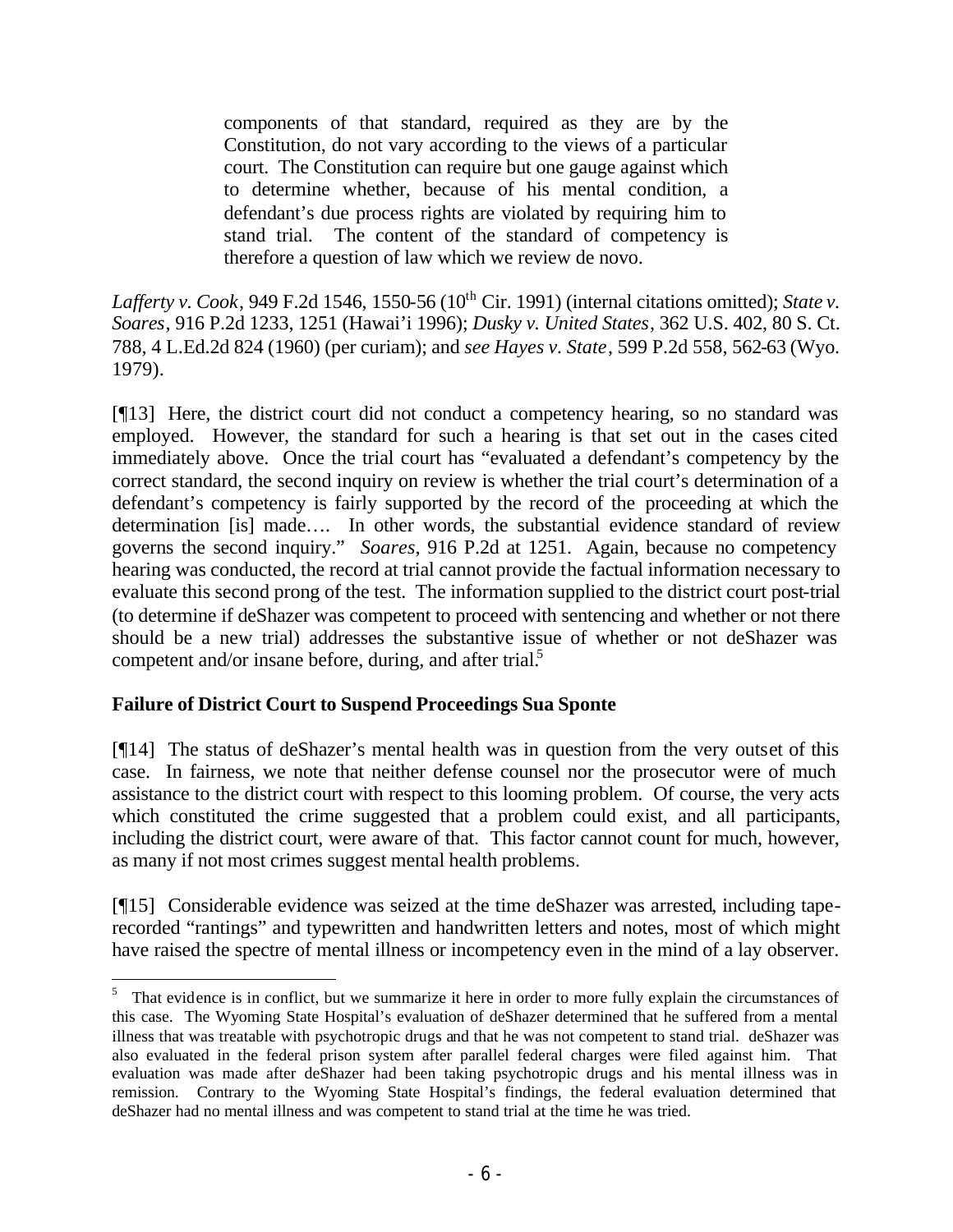Those materials strongly suggested that deShazer's "state of mind" was that he intended to kidnap and kill the victim and then take his own life. Indeed, that was the State's theory of this case. Further, the State's theory of the case was that deShazer's actions required cool calculation and considerable detailed planning, belying a suggestion that he was incompetent. On the other hand, the defense strategy at trial was that deShazer was merely a lovesick fool who honestly believed that if he could force the victim to hear him out, all of his problems with respect to their broken relationship would be solved.

[¶16] At the arraignment on February 15, 2000, the district court inquired in a general way if deShazer was satisfied with his attorney, to which he answered, "Yes," and further if defense counsel "was aware of any procedural problems or detrimental delay in the case so far," to which defense counsel answered, "No." At a pretrial conference held on April 4, 2000, defense counsel indicated that deShazer was doing well. However, during that same court proceeding, the prosecutor called the district court's attention to the fact that deShazer's father had attempted to have his son involuntarily committed to a mental hospital shortly before the crimes were committed because he believed his son to be obsessed with the victim, severely depressed, and suicidal. At a bail modification hearing held on April 11, 2000, the district court made this comment directed to the prosecuting attorney:

> COURT: Well, Mr. Erb, obviously, the accusations against the Defendant are quite serious. One thing that was disturbing to the Court, however, was you attaching to this motion a document that appears to be some sort of petition or pleading that might be filed in a case that alleges the mental incompetency of this Defendant.

> Do you know why that might be important to the Court? It is because any party to a criminal action, including the Court, might request an examination of a Defendant to see whether or not he is competent to stand trial, to see whether or not he is competent at the time of the alleged instances. And I do not want a  $9<sup>h</sup>$  inning pitch for a mental health evaluation when we already have this matter scheduled for trial. Is that going to happen?

> MR. ERB: I do not anticipate bringing such a motion, Your Honor. Mr. Goddard has indicated that they do not intend to offer any evidence regarding insanity or mental illness as a defense.

> I presented those documents, Your Honor, so that the Court would be well advised in order to make an appropriate ruling on bond. This is information that was provided to us from the family, the people who know him best.

[¶17] The hearing then moved away from that subject and on to further discussion of modifications to deShazer's bond. However, a bit later in the proceedings the defense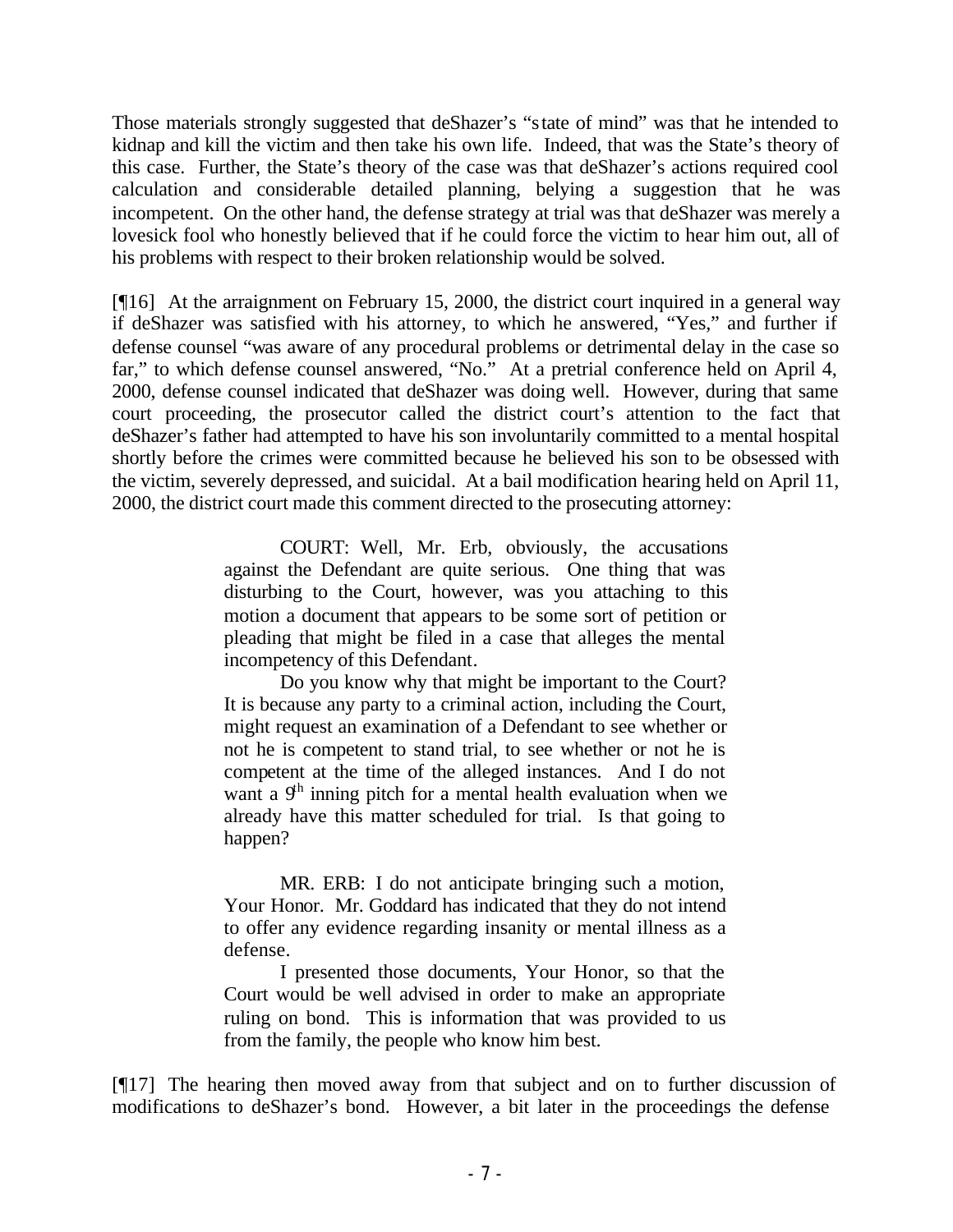attorney informed the district court that deShazer "was examined by two mental health professionals before the ultimate plea was made of not guilty to determine whether he was a danger to himself or others."<sup>6</sup> Clearly, an alarm bell went off for the district court, and he pressed the defense attorney for more detailed information. In response, the defense attorney revealed this:

> MR. GODDARD: Part of our proceeding and part of what happened, we needed to make sure, in fact, what kind of plea we were going to make with regard to Mr. [d]eShazer; and we had to have at least some indication about his mental competency and his state of mind.

> He was examined by two mental health professionals. That was then utilized to make our determination as to what pleas were going to be made. Both of which found him not to be a danger to himself or others.

[¶18] The mental health issue came before the district court at a hearing held on April 18, 2000, but the district court indicated that it did not want to consider that issue as part of a "substantive argument," but only wanted to consider the foundation and hearsay aspects of it. The trial got underway on May 8, 2000 and continued until May 11, 2000.

[¶19] The district court had made it clear that any matters relating to a sanity defense had to be raised before trial, but no such plea was offered. Near the end of the State's presentation of its case, the defense first broached the subject of whether or not deShazer was fit to proceed. Wyo. Stat. Ann. § 7-11-302 (LexisNexis 2003) provides:

> (a) No person shall be tried, sentenced or punished for the commission of an offense while, as a result of mental illness or deficiency, he lacks the capacity, to:

(i) Comprehend his position;

(ii) Understand the nature and object of the proceedings against him;

(iii) Conduct his defense in a rational manner; and

(iv) Cooperate with his counsel to the end that any available defense may be interposed.

Wyo. Stat. Ann. § 7-11-303 (LexisNexis 2003) provides:

(a) **If it appears at any stage of a criminal proceeding, by motion or upon the court's own motion, that there is reasonable cause to believe that the accused has a** 

<sup>6</sup> So far as we can perceive from the record, these evaluations were directed toward whether or not deShazer was dangerous to himself or to others and did not purport to be for the purpose of determining competency or sanity. *See* Wyo. Stat. Ann. §§ 25-10-101(a)(ii) and 25-10-109(b)(ii) (LexisNexis 2003).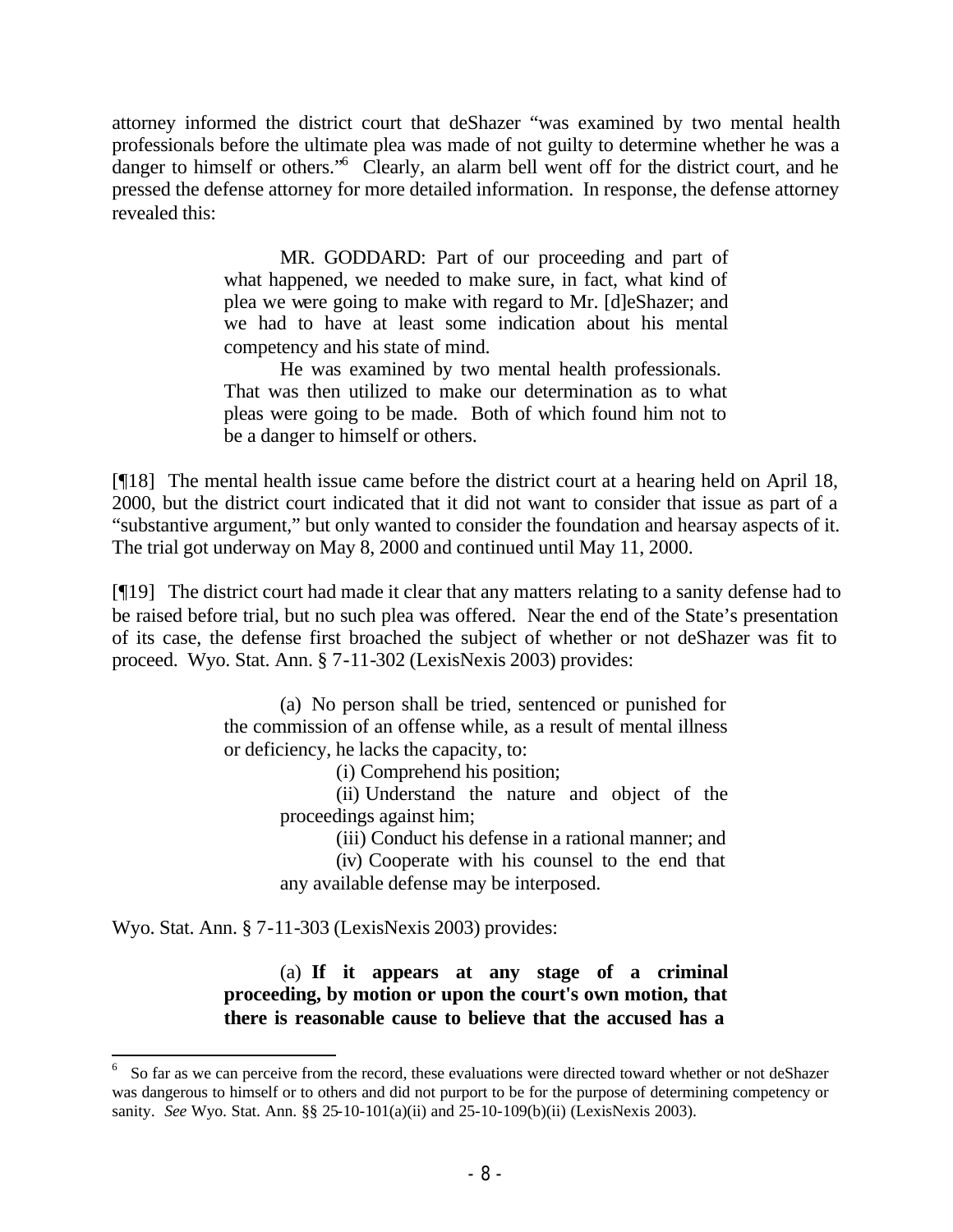### **mental illness or deficiency making him unfit to proceed, all further proceedings shall be suspended**. [Emphasis added.]

(b) The court shall order an examination of the accused by a designated examiner. The order may include, but is not limited to, an examination of the accused at the Wyoming state hospital on an inpatient or outpatient basis, at a local mental health center on an inpatient or outpatient basis, or at his place of detention. In selecting the examination site, the court may consider proximity to the court, availability of an examiner, and the necessity for security precautions. If the order provides for commitment of the accused to a designated facility, the commitment shall continue no longer than a thirty (30) day period for the study of the mental condition of the accused.

(c) Written reports of the pretrial examination shall be filed with the clerk of court. The report shall include:

(i) Detailed findings;

(ii) An opinion as to whether the accused has a mental illness or deficiency, and its probable duration;

(iii) An opinion as to whether the accused, as a result of mental illness or deficiency, lacks capacity to comprehend his position, to understand the nature and object of the proceedings against him, to conduct his defense in a rational manner, and to cooperate with his counsel to the end that any available defense may be interposed;

(iv) An opinion as to whether at the time of the alleged criminal conduct the accused, as a result of mental illness or deficiency, lacked substantial capacity to appreciate the wrongfulness of his conduct or to conform his conduct to the requirements of law;

(v) A recommendation as to whether the accused should be held in a designated facility for treatment pending determination by the court of the issue of mental fitness to proceed; and

(vi) A recommendation as to whether the accused, if found by the court to be mentally fit to proceed, should be detained in a designated facility pending further proceedings.

(d) The clerk of court shall deliver copies of the report to the district attorney and to the accused or his counsel. The report is not a public record or open to the public. After receiving a copy of the report, both the accused and the state may, upon written request and for good cause shown, obtain an order granting them an examination of the accused by a designated examiner of their own choosing. For each examination ordered, a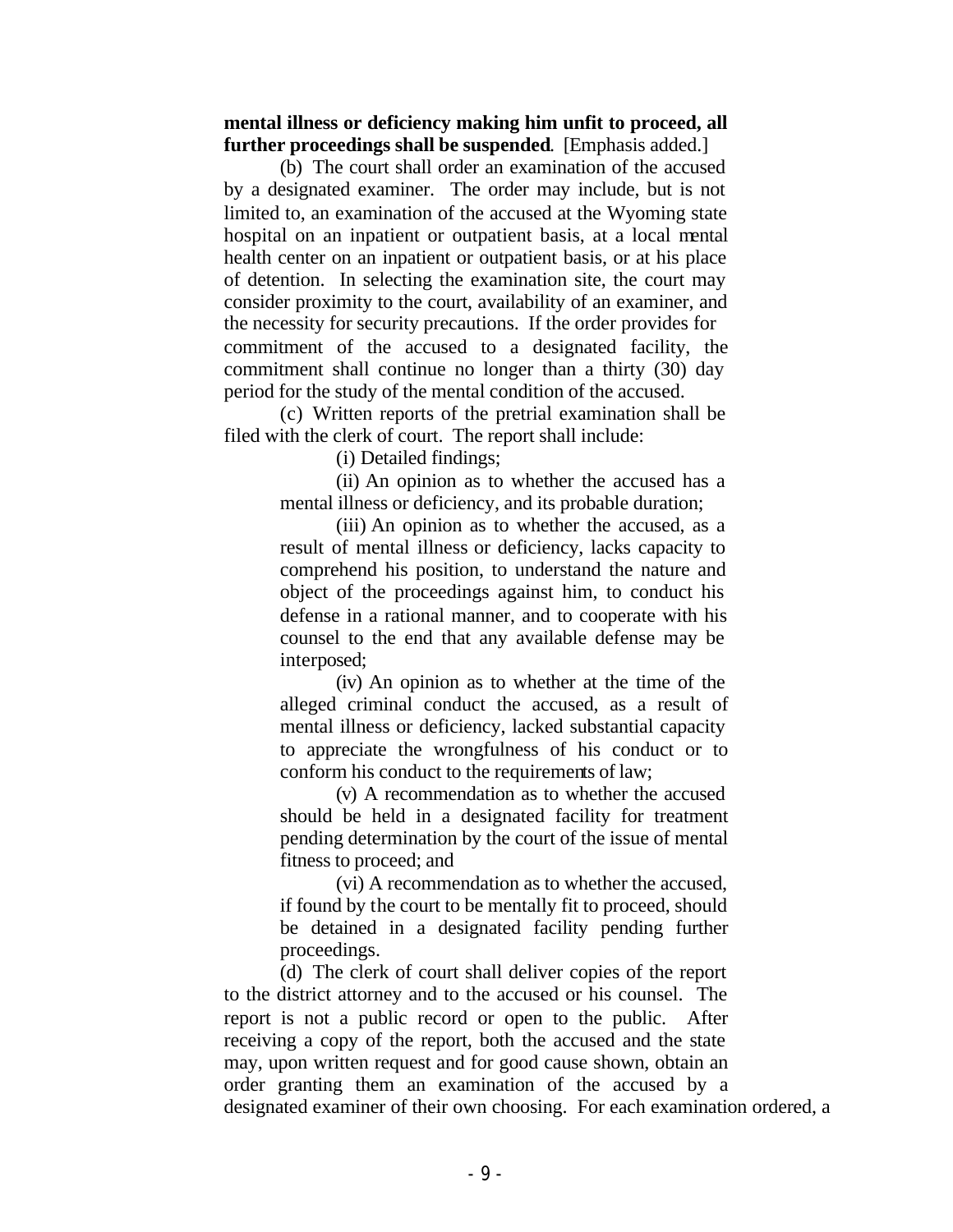report conforming to the requirements of subsection (c) of this section shall be furnished to the court and the opposing party.

(e) If the initial report contains the recommendation that the accused should be held in a designated facility pending determination of the issue of mental fitness to proceed, the court may order that the accused be committed to or held in a designated facility pending determination of mental fitness to proceed.

(f) If neither the state, nor the accused or his counsel contests the opinion referred to in paragraph (c)(iii) of this section relative to fitness to proceed, the court may make a determination and finding of record on this issue on the basis of the report filed or the court may hold a hearing on its own motion. If the opinion relative to fitness to proceed is

contested the court shall hold a hearing on the issue. The report or reports may be received in evidence at any hearing on the issue. The party contesting any opinion relative to fitness to proceed has the right to summon and cross-examine the persons who rendered the opinion and to offer evidence upon the issue.

(g) If the court determines that the accused is mentally fit to proceed, the court may order that the accused be held in confinement, be committed to a designated facility pending further proceedings, or be released on bail or other conditions. If the court determines that the accused lacks mental fitness to proceed, the proceedings against him shall be suspended and the court shall commit him to a designated facility for such period as the court may order but not to exceed the time reasonably necessary to determine whether there is substantial probability that the accused will regain his fitness to proceed:

> (i) If it is determined that there is no substantial probability that the accused will regain his fitness to proceed, the accused shall not be retained in a designated facility unless proper civil commitment proceedings have been instituted and held as provided in title 25 of the Wyoming statutes. The continued retention, hospitalization and discharge of the accused shall be the same as for other patients. However, if the accused is discharged, the criminal proceedings shall be resumed, unless the court determines that so much time has elapsed since the commitment of the accused that it would not be appropriate to resume the criminal proceeding;

(ii) If it is determined that there is substantial probability that the accused will regain his fitness to proceed, the commitment of the accused at a designated facility shall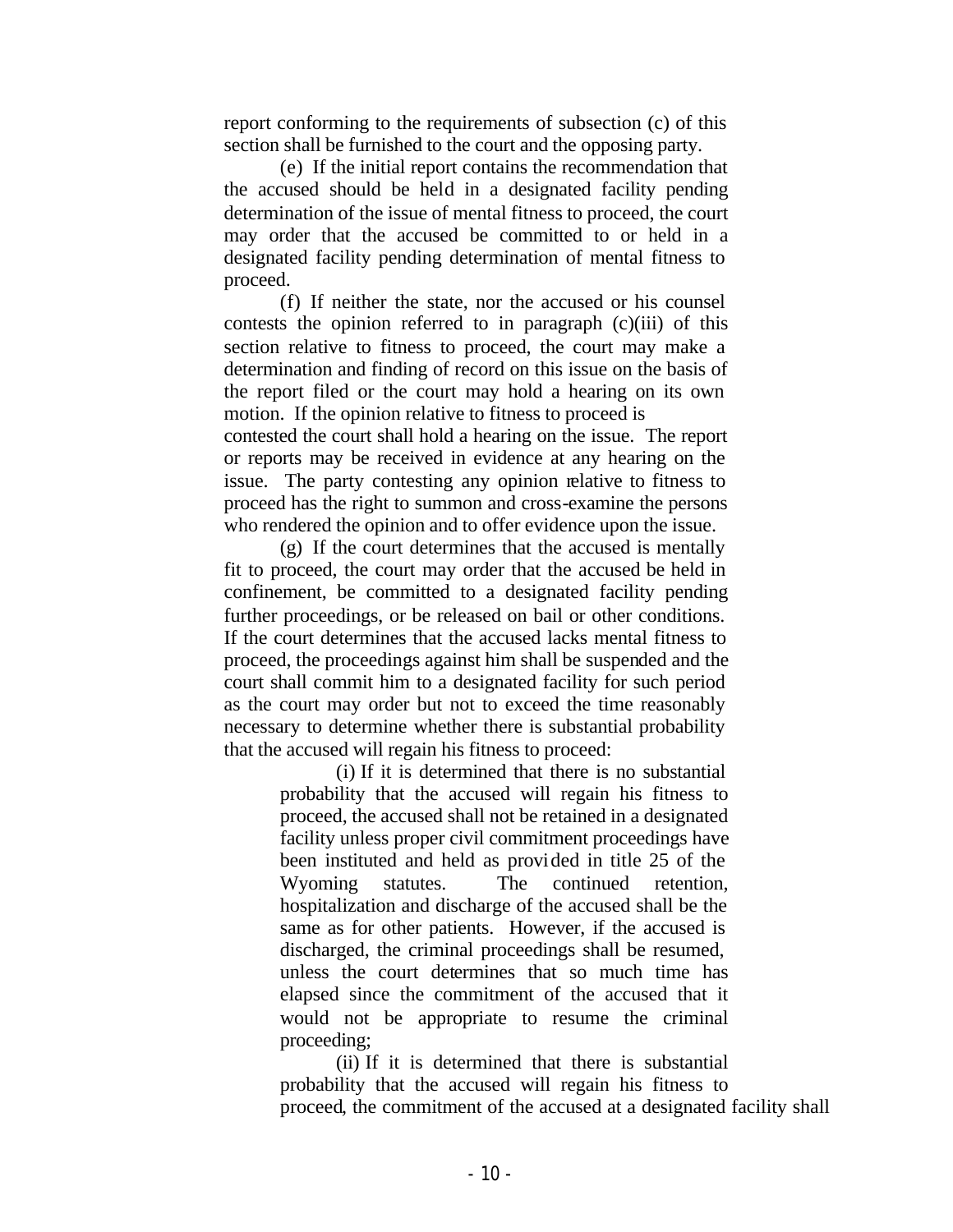continue until the head of the facility reports to the court that in his opinion the accused is fit to proceed as provided in paragraph (iii) of subsection (c) of this section. If this opinion is not contested by the state, the accused or his counsel the criminal proceeding shall be resumed. If the opinion is contested, the court shall hold a hearing as provided in subsection (f) of this section. While the accused remains at a designated facility under this subsection, the head of the facility shall report at least once every three (3) months on the progress the accused is making towards regaining his fitness to proceed.

(h) A finding by the court that the accused is mentally fit to proceed shall not prejudice the accused in a defense to the crime charged on the ground that at the time of the act he was afflicted with a mental illness or deficiency excluding responsibility. Nor shall the finding be introduced in evidence on that issue or otherwise brought to the notice of the jury. No statement made by the accused in the course of any examination or treatment pursuant to this section and no information received by any person in the course of the examination or treatment shall be admitted in evidence in any criminal proceeding then or thereafter pending on any issue other than that of the mental condition of the accused.

(j) Notwithstanding any provision of this section, counsel for the accused may make any and all legal objections which are susceptible of a fair determination prior to trial without the personal participation of the accused.

[¶20] The above-cited statutes are in harmony with the *ABA Criminal Justice Mental Health Standards* (1989). Of special importance here is Standard 7-4.2:

> (a) The court has a continuing obligation, separate and apart from that of counsel for each of the parties, to raise the issue of incompetence to stand trial at any time the court has a good faith doubt as to the defendant's competence, and may raise the issue at any stage of the proceedings on its own motion.

> (b) The prosecutor should move for evaluation of defendant's competence to stand trial whenever the prosecutor has a good faith doubt as to the defendant's competence. The prosecutor should further advise defense counsel and the court of any information that has come to the prosecution's attention relative to defendant's incompetence to stand trial.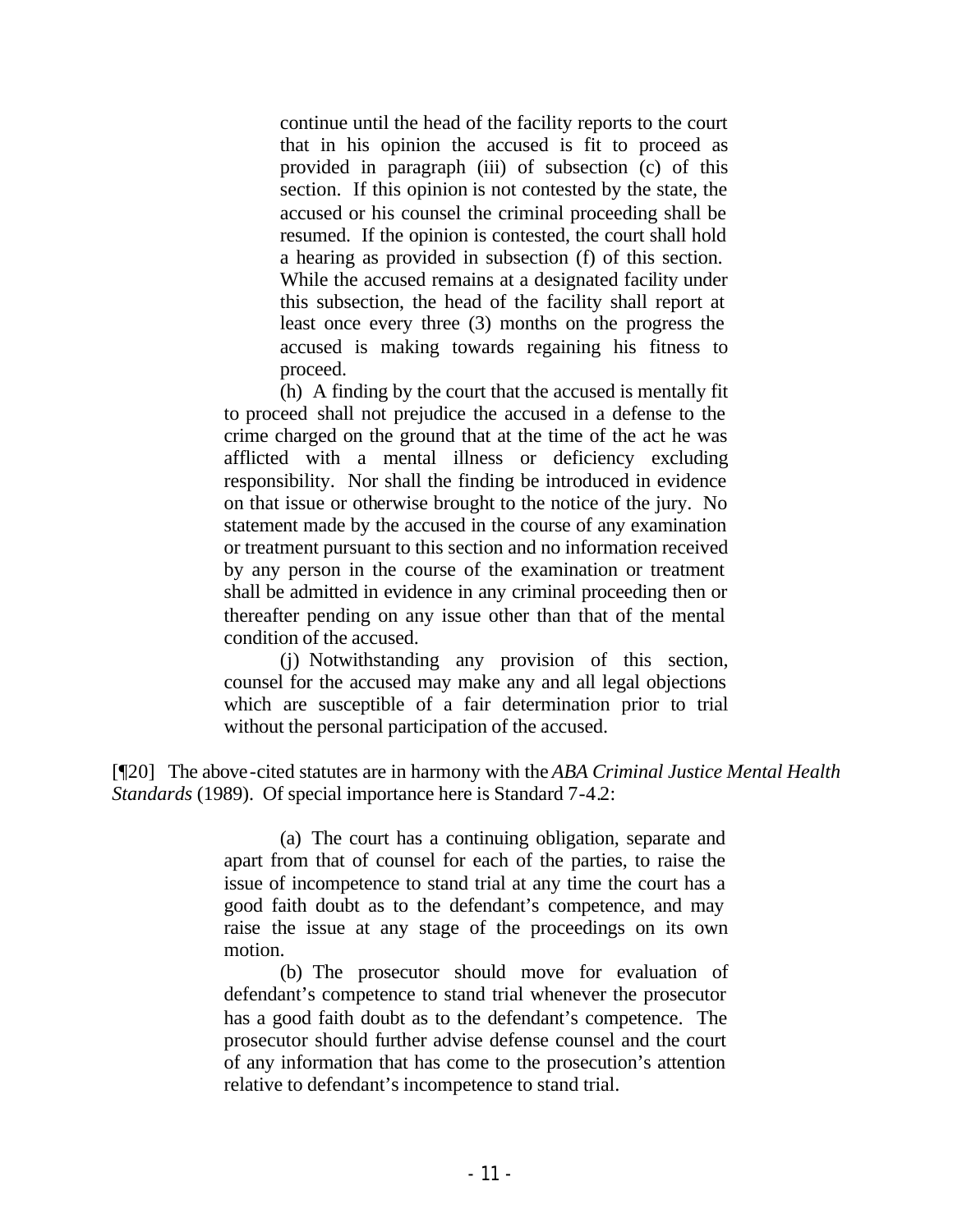(c) Defense counsel should move for evaluation of the defendant's competence to stand trial whenever the defense counsel has a good faith doubt as to the defendant's competence. If the client objects to such a motion being made, counsel may move for evaluation over the client's objection. In any event, counsel should make known to the court and to the prosecutor those facts known to counsel which raise the good faith doubt of competence.

(d) A motion for evaluation should be in writing and contain a certificate of counsel indicating that the motion is based on a good faith doubt that the defendant is competent to stand trial and that it is not filed for purposes of delay. The motion should also set forth the specific facts that have formed the basis for the motion.

(e) In the absence of good faith doubt that the defendant is competent to stand trial it is improper for either party to move for evaluation. It is improper for either party to use the incompetence process for purposes unrelated to incompetence to stand trial such as to obtain information for mitigation of sentence, to obtain favorable plea negotiation, or to delay the proceedings against the defendant.

(f) In making any motion for evaluation, or, in the absence of a motion, in making known to the court information raising a good faith doubt of defendant's competence, the defense counsel should not divulge confidential communications or communications protected by the attorneyclient privilege.

Also see, John M. Burkoff, *Criminal Defense Ethics 2d Law and Liability*, § 5:6 (2002).

[¶21] As the prosecution was about to rest on the last day of trial, the defense attorney asked for an in-chambers conference. As that proceeding got underway, the defense attorney told the district court that based upon his observations, deShazer had "continued to improve" during the pretrial process. Defense counsel iterated that he had had mental examinations done and the examinations established that deShazer knew right from wrong and "that a competency defense was not appropriate." As defense counsel began to prepare deShazer for trial, he observed that deShazer was "extremely depressed," and was unable to concentrate or do the things necessary to get ready for trial. Through contacts the deShazer family had with a psychiatrist in Casper, an arrangement was made during the weekend break in the trial for deShazer to be evaluated by psychiatrist Bruce Kahn, M.D. Both defense counsel and the district court noted that deShazer had appeared to do well on the first day of trial, both in the courtroom and in chambers. Defense counsel's concern was that deShazer was not "capable" of assisting counsel in his defense nor was he "capable" of testifying in his own defense if he chose to do so. Defense counsel's indication was that, in any event, he did not intend to have deShazer testify. Defense counsel indicated that deShazer's testimony would not be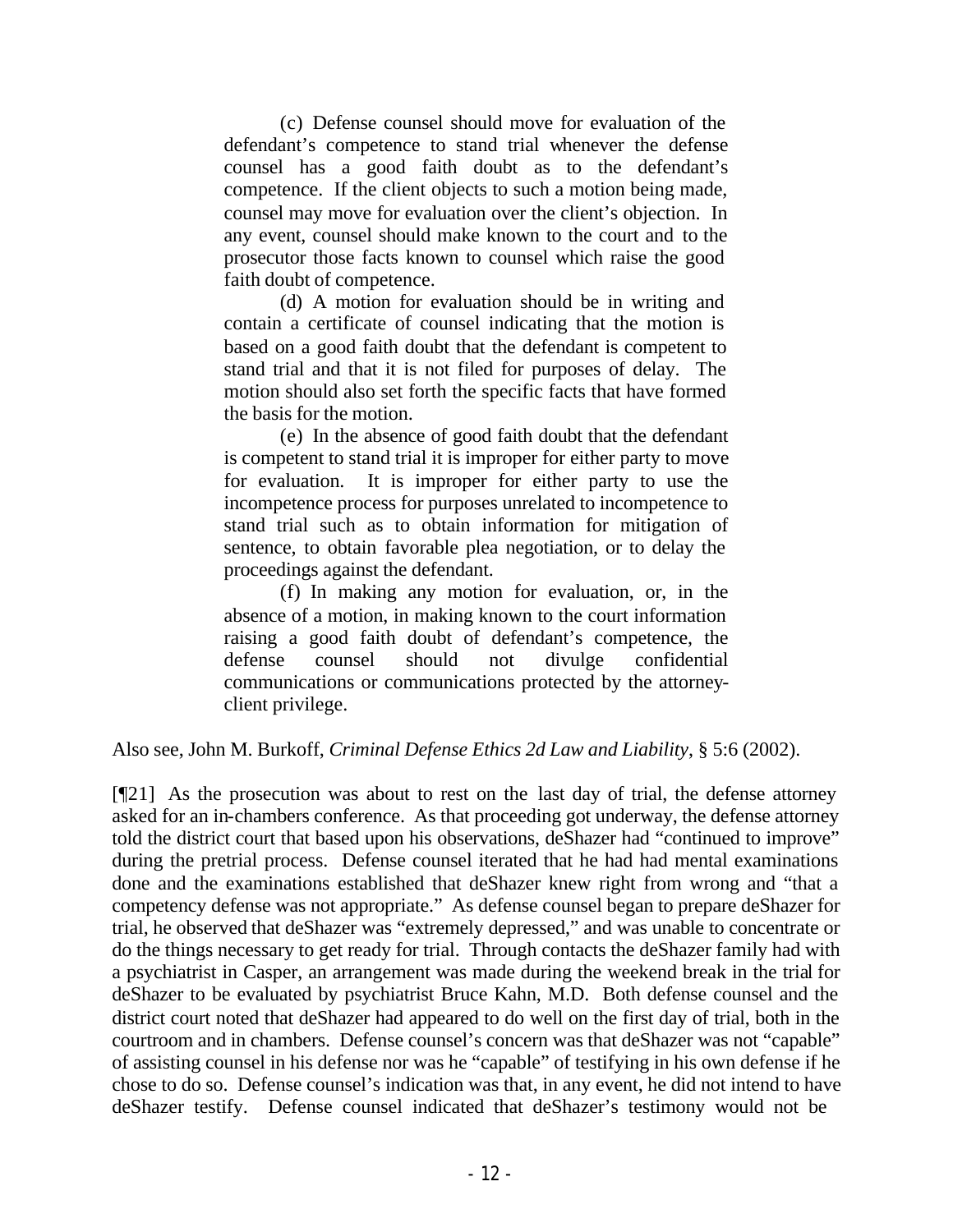material and that after consultation with counsel, as well as with his family, a decision was made to go ahead with the proceedings. Defense counsel also conceded that he "never had a case like this, and I don't have experience with mental health people – or mentally ill people that has provided me any kind of background to do this. I'm prepared to proceed, but I thought the court needed to be aware." The district court then asked that deShazer be brought into chambers because it needed to "make some advisements and inquiry." The following advisement/inquiry was made:

> THE COURT: I am informed that the State is close to the end of their case. So you and Mr. Goddard will be given an opportunity to put on a case of your own if you want to. Mr. Goddard has explained to me that there's a couple of witnesses that he thinks that you all will probably want to call, and that's fine.

> The critical thing, though, that I want to be sure of is that you understand your personal right to either testify to or remain silent. The Court has absolutely no preference over which choice you make; it just wants to be sure that you understand the choice and that whatever choice you make along those lines is done of your own free will.

So you understand that as a matter of law you're not required to testify, correct?

THE DEFENDANT: Correct. But –

THE COURT: Also, at this stage of the game you absolutely have the right to testify if you want to. The choice that you make may be very important to you. And I suggest that you not make any choice like that without consulting with your counsel. But I need to know kind of ahead of time what you think you personally want to do. Not what somebody else thinks you ought to do, but what you want to do.

THE DEFEDANT: I want to, but I'm wrestling with whether or not I'm prepared for it (indicating) mentally. And I've been talking with Greg about that.

THE COURT: So you haven't made up your mind yet what you want to do?

THE DEFENDANT: Correct. I was hoping to talk to Greg here over this lunch break.

[¶22] When defense counsel called Dr. Kahn as a witness, a conference was held out of the hearing of the jury. The purpose of that hearing, as articulated by the district court, was, "[i]n this case the Defendant has not entered a plea of not guilty by reason of mental illness or deficiency and has represented to the Court that he will not tender any evidence regarding that type of defense." At the outset it was agreed that Dr. Kahn would not offer an opinion that deShazer met the statutory definition for incompetency due to mental illness or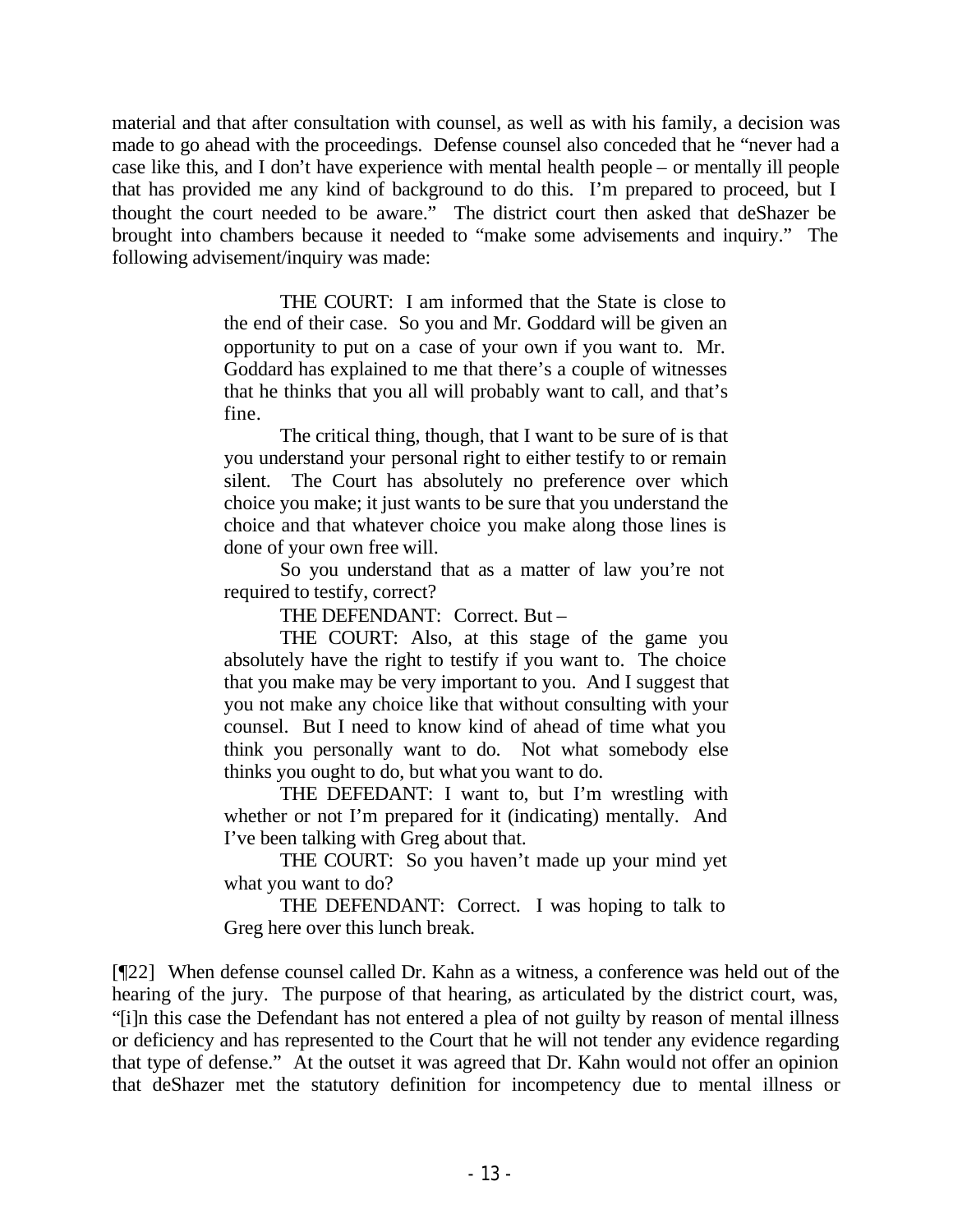deficiency. Dr. Kahn was asked, and he responded to, a question regarding deShazer's mental state at the time of the crime. He opined:

> DR. KAHN: Yes, I do have an opinion, in that he was psychotically depressed at the time of the offense and I think that his illness contributed substantially and materially to the commission of acts of which he's accused. I think that the mental illness contributed substantially and materially to loss of impulse control.

And it would be my further opinion, if I were asked,

Your Honor, and allowed the opportunity to answer, that it meets the threshold criteria of the volitional prong of the mental illness statute, 7-11-301, et se[q]. as the lack of substantial capacity to refrain from conduct which doesn't conform to the requirements of [the] law.

[¶23] When the district court asked about deShazer's competency to stand trial, Dr. Kahn responded:

> DR. KAHN: With all due respect, Your Honor, I think that he lacks [the] mental capacity to assist in some respects with his defense; but I think it would be your decision, Your Honor, if he did not  $-$  if he was not competent by virtue of the means – or, rather, the way in which he did not have mental capacity.

> Let me explain it. I'm not being very clear, and I'm aware of that.

> Capacity is a function of his mental wherewithal. Competency is a judicial construct, and it's not for me to tell the Court how relevant or significant his ability to testify might be. I do not think he has the mental capacity to testify in his own behalf. But if the Court were to decide that that's a relatively insignificant issue, for example, because counsel says we don't want him to testify regardless of how healthy he is mentally, then he probably is competent.

> And regardless of how incapacitated he is mentally in that respect, in all other respects I think he has mental capacity to understand the nature of the proceedings and to assist counsel. The narrow exception is I don't think he can testify on his own behalf in his current frame of mind.

[¶24] After considerable further discussion, the district court determined that Dr. Kahn would be allowed to testify, so long as his testimony was precisely limited to "the Defendant's state of mind, some of the processes that go on with people if they do get involved in what we commonly refer to as an obsession, perhaps, arguably, the Defendant,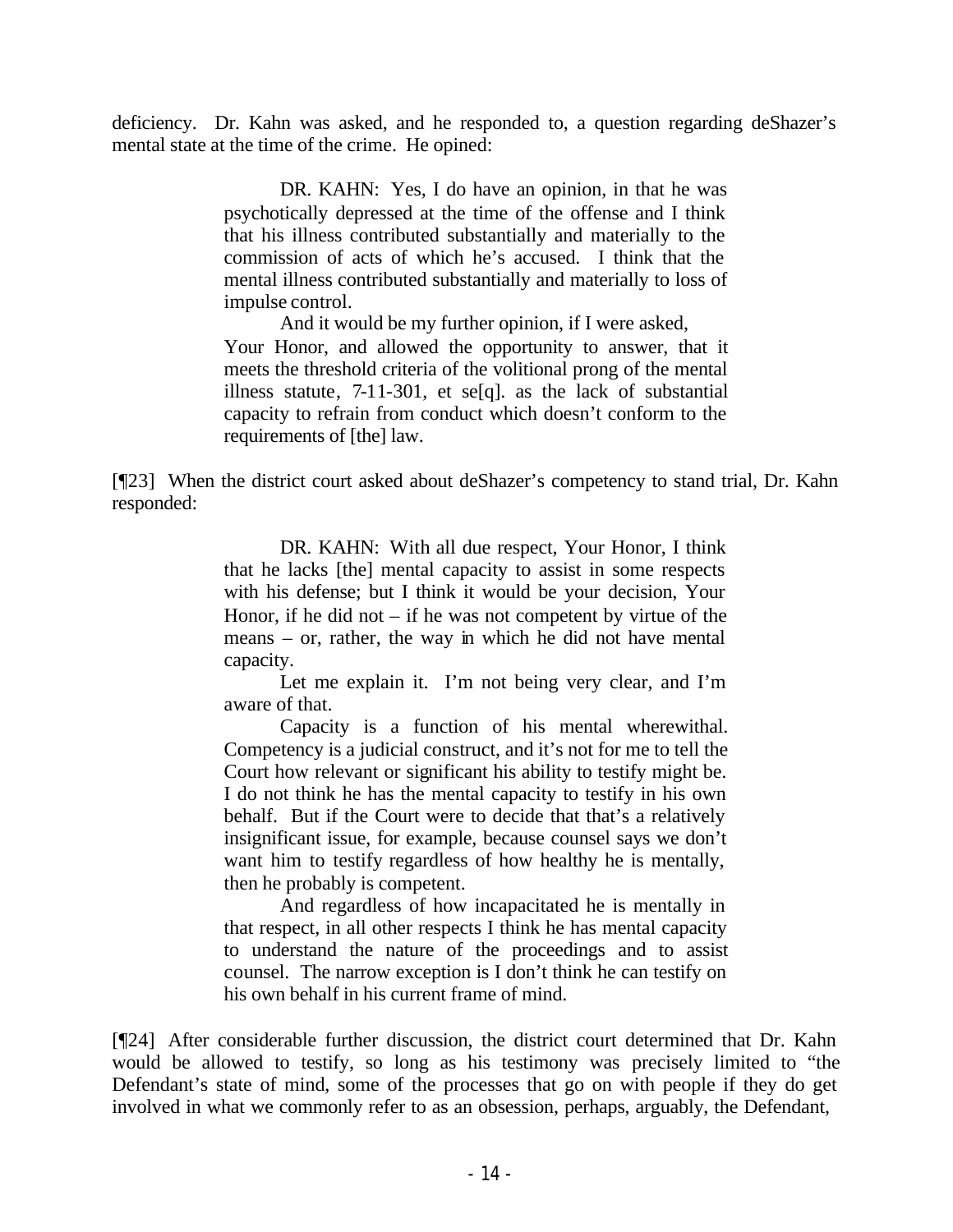you know, would have the right to offer that sort of explanation to the jury, since the contra inferences will obviously be made." Following Dr. Kahn's testimony, a very brief conference was held wherein deShazer stated that he had decided not to testify.

[¶25] Thus, we are confronted with determining whether, in light of all the information available to the district court, it should have sua sponte suspended the proceedings, declared a mistrial, excused the jury, and ordered a mental examination of deShazer before a new trial could be held. Wyo. Stat. Ann. § 7-11-303 does not make it entirely clear what procedure should be followed in an instance such as this where the problem does not come fully to light until the middle of a jury trial. However, in this regard, the statute plainly contemplates that it might arise "at any stage of a criminal proceeding." As future events bear out, it took several months for a mental examination to be completed at the Wyoming State Hospital for purposes of sentencing and a motion for new trial, and many more months yet for a second examination to be completed at the request of the prosecution. As a practical matter, the jury could not be held in waiting for a period of over one year. In such a circumstance, we conclude that the only practical solution was to declare a mistrial and re-initiate proceedings, if that was the appropriate thing to do in light of the mental examination(s). As a predicate to that, we must also conclude that the district court was obligated to suspend the proceedings given the information that slowly accumulated before it, from the date of the crime until the ultimate bridge had to be crossed in the midst of trial.

[¶26] Wyo. Stat. Ann. § 7-11-302 affords broad protection to the mentally ill. Of course, the standard articulated by that statute is also the law of the land. *Drope v. Missouri*, 420 U.S. 162, 95 S.Ct. 896, 43 L.Ed.2d 103 (1975); *Pate v. Robinson*, 383 U.S. 375, 86 S.Ct. 836, 15 L.Ed.2d 815 (1966). Wyo. Stat. Ann. § 7-11-303 places great responsibility on both the prosecutor and the defense attorney, but ultimately that responsibility must fall upon the shoulders of the district court. The *ABA Criminal Justice Mental Health Standards*, Standard 7-4.1 summarizes the prevailing law in this regard:

> (a) No defendant shall be tried while mentally incompetent to stand trial.

> (b) The test for determining mental competence to stand trial should be whether the defendant has sufficient present ability to consult with defendant's lawyer with a reasonable degree of rational understanding and otherwise to assist in the defense, and whether the defendant has a rational as well as factual understanding of the proceedings.

> (c) The terms *competence* and *incompetence* as used within Part IV of this chapter refer to mental competence or mental incompetence. A finding of mental incompetence to stand trial may arise from mental illness, physical illness, or disability; mental retardation or other developmental disability; or other etiology so long as it results in a defendant's inability to consult with defense counsel or to understand the proceedings.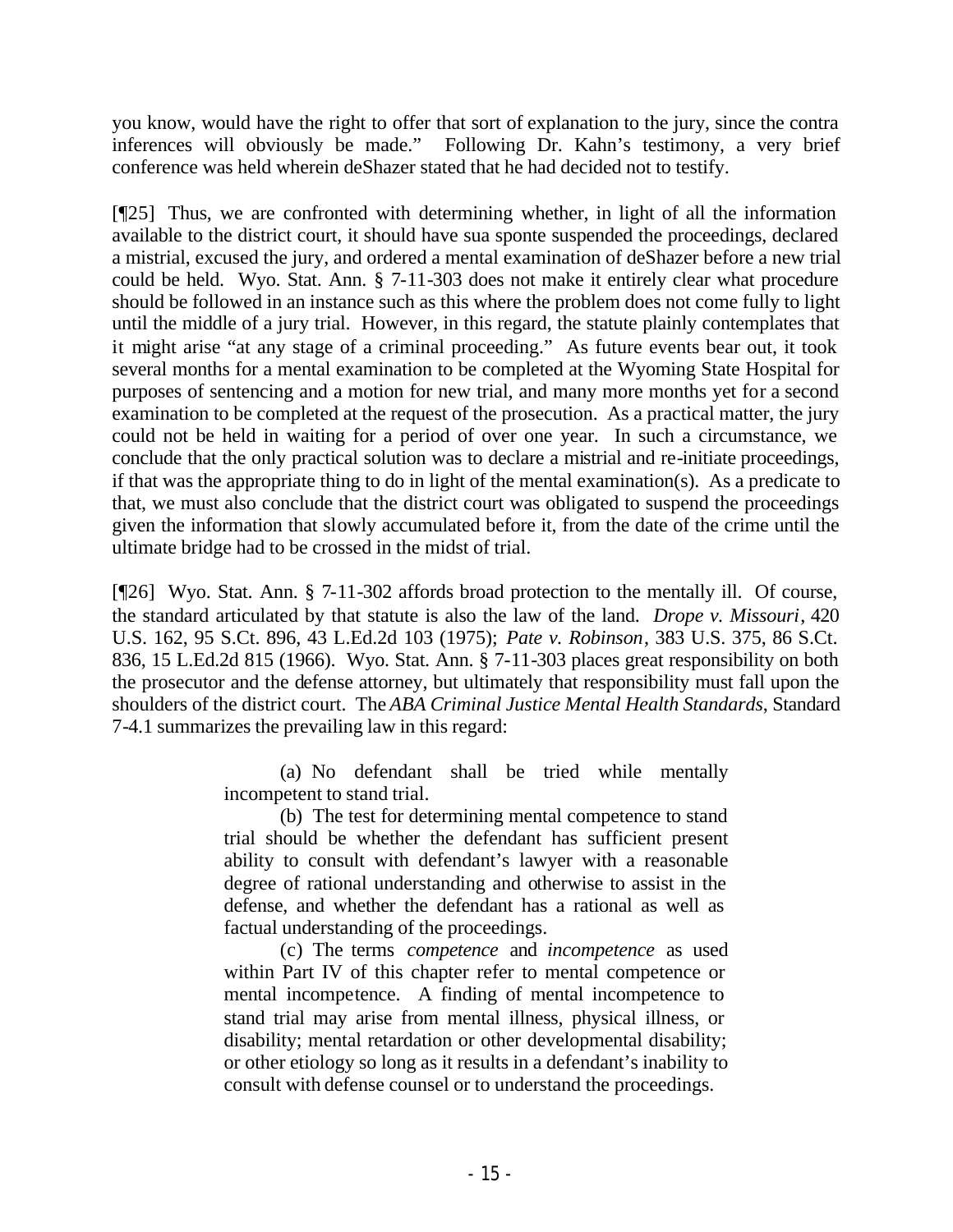[¶27] The commentary to that standard emphasizes that the case law only establishes "a basic norm, understandably and necessarily imprecise, that permits individual judges to evaluate each case in the light of an individual defendant's level of functioning in relation to the complexity of that case." *ABA Criminal Justice Mental Health Standards*, *supra* at 172. There appears to be general agreement that an adequate evaluation must touch on at least five areas:

> 1. Defendants should have a perception of the process not distorted by mental illness or disability. Whether phrased in terms of (a) an ability to perceive rationally and without distortion, (b) an "understanding" of the process, or (c) an "awareness" of the charge and possible verdicts, or (d) couched in a codified requirement that defendants understand that there is a judge on the bench, a prosecutor who will try to convict, and defense counsel who will defend against criminal charges, the thrust of the requirement is that defendants understand the nature of the process and their functions as participants within that process free from undue perceptual distortion.

> 2. Defendants require a capacity to maintain the attorney-client relationship, embracing an ability to discuss the facts of a case with counsel "without paranoid distrust," to advise and accept advice from counsel, to elect an appropriate plea, and to approve the legal strategy of the trial. The relationship requires an ability to consult rationally about a pending case which is something more than a superficial capacity to converse with others.

> 3. A third requirement, somewhat akin to the second, bears on the ability to recall and relate factual information. If a primary purpose of the prohibition against trying incompetent defendants is to preserve accuracy in factfinding, then defendants must be able to recall and relate factual occurrences. If they are not, they cannot reveal exonerating circumstances to their attorneys. This requirement has been variously phrased: that a defendant have "sufficient memory to relate answers to questions posed" to him or her, that "he [or she] can follow the testimony reasonably well," and that there be a "capacity to realistically challenge prosecution witnesses." Without that capacity, defendants realistically are unable to exercise the rights to consult with counsel, testify in personal defense, and confront accusers.

> 4. Defendants should be capable of testifying in personal defense if that should be appropriate.

5. A final factor is a defendant's abilities to meet the competency criteria in the setting of the particular charges, the extent of the defendant's needed participation in trial proceedings, and the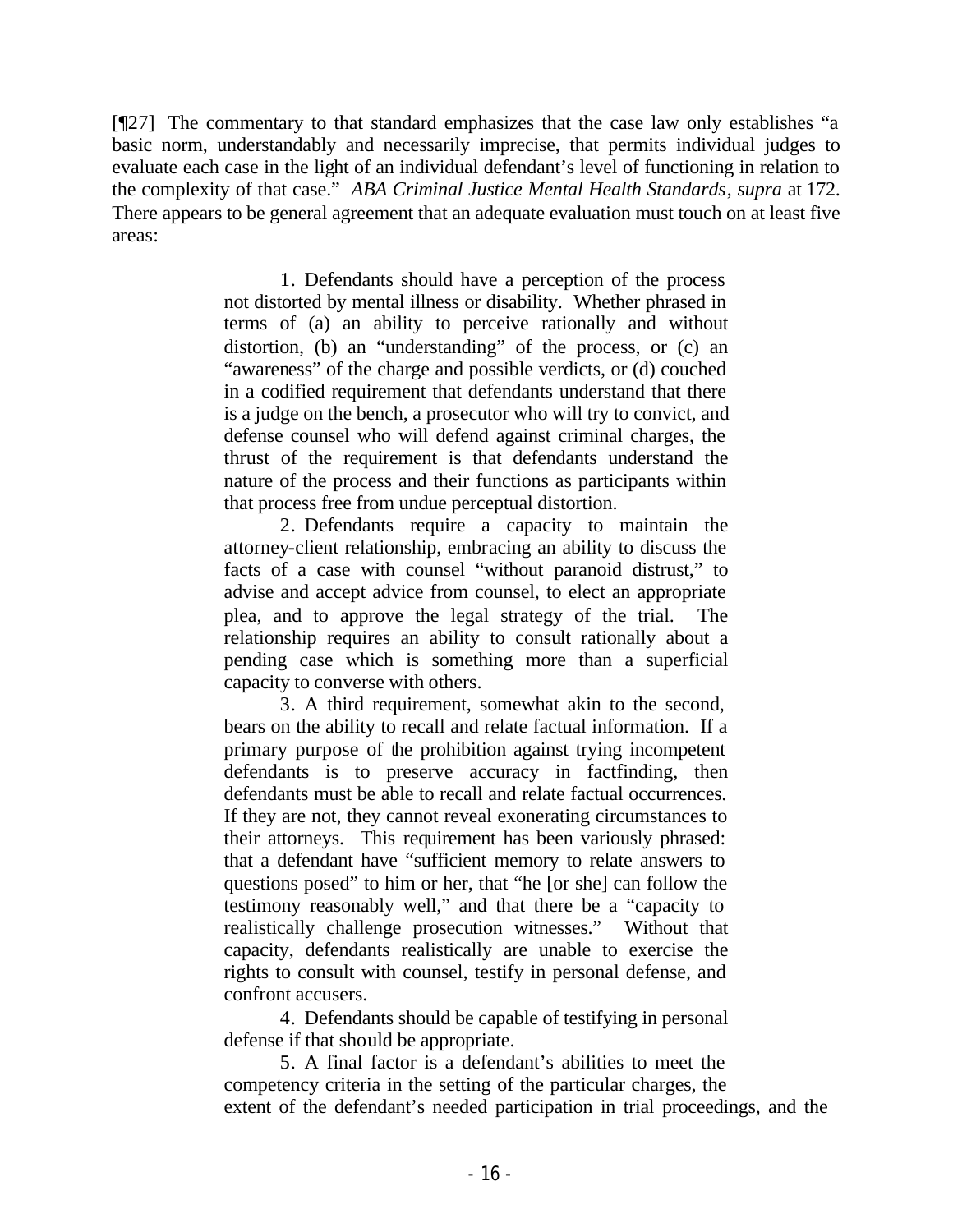complexity of the case. Therefore, an evaluator should consider a defendant's mental ability in relation to the severity of the charge and the complexity of the case.

# *ABA Criminal Justice Mental Health Standards*, *supra* at 173-75.

[¶28] We hold that the circumstances presented at trial were sufficient to trigger the requirement that the district court conduct a competency hearing in order to determine if deShazer was fit to proceed. *State v. Bostwick*, 1999 MT 237, ¶¶16-29, 988 P.2d 765, ¶¶16- 29 (Mont. 199) (also see concurring opinion, *Bostwick*, ¶¶35-47); *see* 3 Charles Alan Wright, Federal Practice and Procedure: Criminal 2d § 556, n.7 (1982); and *compare State v. Lopez*, 22 P.3d 1040, 1048-49 (Kan. 2001) (district court affirmed based upon district court's thorough inquiry of the defendant and his counsel, as well as the report of an evaluation done by a jail physician during the noon recess); *State v. Boorigie*, 41 P.3d 764, 771-72 (Kan. 2002) (district court affirmed although proceedings continued while competency evaluation was pending where evaluation ultimately determined that defendant was competent before trial began); *People v. Tally*, 7 P.3d 172, 178-79 (Colo.App. 1999) (where district court conducted one competency hearing, it was not error to fail to conduct second hearing merely because defendant stated he was not competent). Because no hearing was conducted, as was required by Wyo. Stat. Ann. § 7-11-303(a), we are without a sufficient record to ascertain whether or not deShazer was actually incompetent or if there was substantial evidence that deShazer was competent. As is demonstrated in the excerpts from the transcript of the proceedings set out above, rather than making a full inquiry of Dr. Kahn and deShazer when the opportunity was ripe, the district court curtailed that inquiry. As a consequence, we are compelled to reverse deShazer's convictions and remand for a new trial.

[¶29] In the *Bostwick* decision, the Montana Supreme Court opted to remand for a nunc pro tunc hearing on the question of competency. *Bostwick*, ¶31. We decline to do so in this case because we do not perceive that there is a meaningful possibility that such a hearing would fully protect deShazer's rights. In addition, because we also hold that defense counsel was ineffective, a new trial is necessary for that reason as well.

# **Effective Assistance of Counsel**

[¶30] Our standard of review with respect to this issue provides that the paramount determination is whether, in light of all the pertinent circumstances, trial counsel's acts or omissions were outside the range of professionally competent assistance. We indulge a strong presumption that counsel rendered adequate assistance and made all significant decisions in the exercise of reasonable professional judgment. An appellant claiming ineffective assistance of counsel must demonstrate on the record that counsel's performance was deficient and that prejudice resulted. We also inquire as to whether counsel's conduct so undermined the proper functioning of the adversarial process that the trial cannot be relied upon as having produced a just result. *Schmidt v. State*, 2001 WY 73 ¶32, 29 P.3d, ¶32 (Wyo. 2001); *Chapman v. State*, 2001 WY 25 ¶6, 18 P.3d 1164, ¶6 (Wyo. 2001); *Pearson v. State*, 12 P.3d 686, 691-92 (Wyo. 2000).